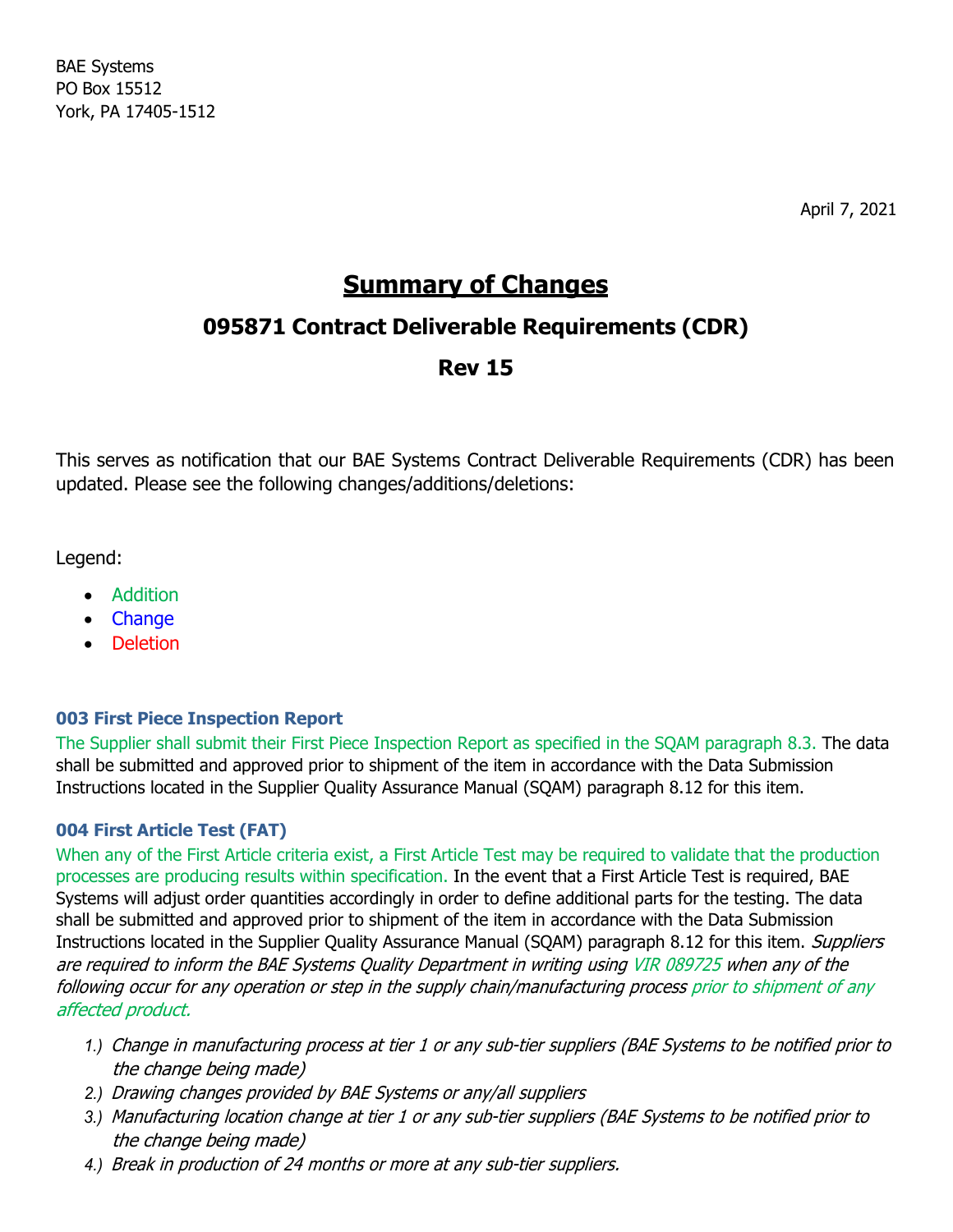When any of the First Article criteria exist, a First Article Test may be required to validate production processes are producing results within specification. In the event that <sup>a</sup> First Article Test is required, BAE Systems will adjust order quantities accordingly in order to define additional parts for the testing.

The Supplier shall update/resubmit the FAT plan within 30 days following contract award and cover any changes to the schedule prior to start of the test. The procedure and test reports may be prepared using MIL-HDBK-831 as a guide. BAE Systems and its customer reserve the right to witness FAT testing at any point in the schedule.

#### **005 Customer Source Surveillance (CSS)**

Source surveillance, inspection, and/or test by a BAE Systems source inspection representative is required for each shipment of this item. In order to accommodate BAE Systems source inspection representatives, the Supplier shall make all facilities, equipment, inspection records, and assistance readily available.

The Supplier shall provide five (5) working days advance notification of requests for source inspection through submission of Form 092245 for Combat Vehicles and Form 089559 for Weapon Systems. Requests shall be submitted in accordance with the Data Submission Instructions (located in the SQAM) paragraph 8.12 specified for this item . Unauthorized/unapproved shipment of product without BAE Systems source inspection may result in the shipment being rejected, a supplier corrective action request may be issued and product may be returned to the Supplier at the Supplier's expense.

If parts are returned for repair or rework, a resubmission of source is required. Parts are not to be shipped until the resubmission source has been approved and the source form is annotated with: 'Repair or Rework', and lists the NCR number on the form as applicable.

#### **007 Welding-Combat Vehicles**

#### This CDR has changes all throughout.

- Suppliers SHALL be up-to-date with the required Weld Process Audit PRIOR to submitting Weld Procedure(s) to BAE Systems Weld Engineering for review. Suppliers SHALL provide supporting documentation and evidence for a Weld Process Audit in accordance with the requirements listed in the SQAM. All supporting documentation SHALL be made available to BAE Systems upon request.
- **PRIOR** to the start of fabrication, the Supplier **SHALL** review WE-005 and submit all procedure(s) and supporting qualification test data to the BAE Systems Weld Engineering Representative. The Supplier **MAY** utilize BAE Systems Weld Procedure Specification(s) (WPS) in the event that the Supplier has completed the BAE Systems required Weld Training.
- In the event that the Supplier is **NOT** approved to utilize BAE Systems Weld Procedures and/or BAE Systems **DOES NOT** have applicable Weld Procedure(s) to fabricate the Weldment to fulfill the purchase order, the Supplier **SHALL** be responsible for providing and/or qualifying Weld Procedure(s) **PRIOR** to fabrication. BAE Systems Weld Engineering **SHALL NOT** be responsible for providing additional procedure qualifications for the sole use of our Suppliers.
- The Supplier **SHALL** submit the WPS(s) intended for part fabrication to BAE Systems Weld Engineering for review and approval via the Supplier Welding Procedure Submission Form 089136 **PRIOR** to the start of fabrication. The latest version of the form **SHALL** be utilized and is accessible via the BAE Systems Purchasing Website. Each Weldment Part Number and the applicable WPS(s) **SHALL** be submitted individually.
- In the event that the Supplier provides a non-BAE Systems qualified Weld Procedure, the Procedure Qualification Record(s) **SHALL** be submitted along with the respective WPS(s) for review.
- Supplying product to BAE Systems with an unapproved, rejected, and/or incorrect Welding Procedure Specification (WPS) is a violation of the BAE Systems Purchasing Agreement and is considered non-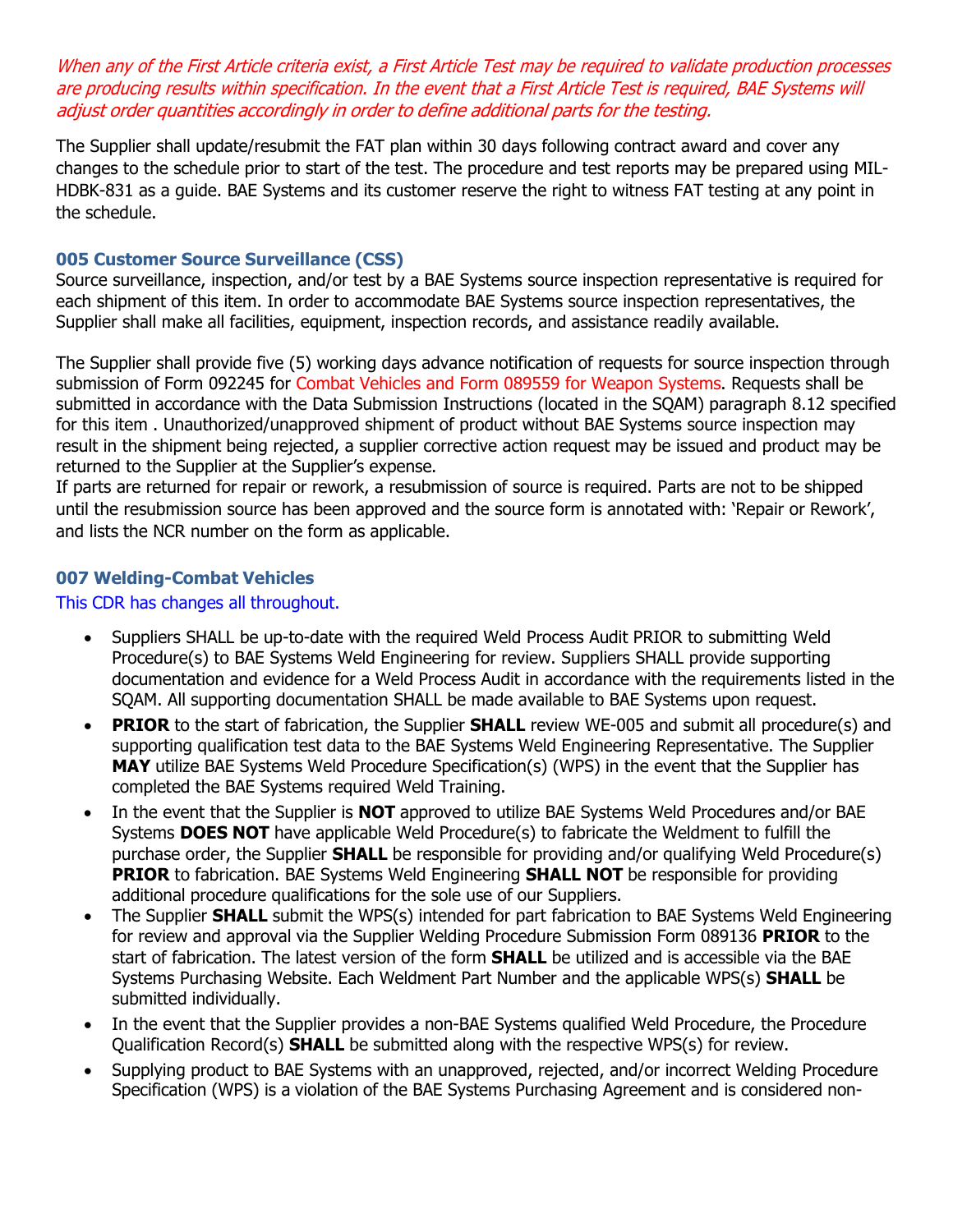conforming and parts are subject to rejection and **MAY** be returned to the Vendor (RTV) at the Supplier's expense.

- The Supplier **SHALL** resubmit the Supplier Welding Procedure Form to BAE Systems Weld Engineering in the event that the Base Material, Weld Procedure(s), and/or the Part Number Configuration changes from the previously approved form. The form **SHALL** also be resubmitted if the BAE Systems Purchasing Agreement Part Number changes throughout configuration, regardless if all other variables have remained consistent from the previously approved form.
- The Supplier **SHALL** be responsible for maintaining all supporting documentation including, but **NOT** limited, to the following; Performance Qualifications, Sub-Tier Supplier Certifications, Machine Calibration Documentation, and other applicable documentation required to demonstrate compliance in accordance with the requirements per the BAE Systems Purchasing Agreement. All documentation **SHALL** be made available as requested BAE Systems at all times.
- Supplier **SHALL** submit Standard and Non-Standard Repair Procedure(s) via the Vendor Information Request (VIR) Form 097908 for review and approval **PRIOR** to use.

#### **Aluminum and Steel Arc Welding; Resistance Welding and Brazing**

Procedure submittal requirements for aluminum, steel, resistance, and brazing weldments are addressed on the following forms/ procedures:

| <b>Form Number/ Procedure</b><br>090451 | <b>Document Title</b><br>Visual Testing Inspection In Accordance<br>With Ground Combat Vehicle Welding<br>Code - Aluminum (12472301) |
|-----------------------------------------|--------------------------------------------------------------------------------------------------------------------------------------|
| 090504                                  | Visual Testing Inspection In Accordance<br>With Ground Combat Vehicle Welding<br>Code - Steel (12479550)                             |
| 091866                                  | Brazing or Braze Welding Procedure -<br>Cover Sheet (LAA-5130)                                                                       |
| 091868                                  | Recorded Joint Welding Procedure for<br>Resistance Welding Cover Sheet (LAA-<br>5131)                                                |
| 091869                                  | <b>Weld Submittal Requirements and</b><br><b>Instructions (LAA-5272)</b>                                                             |
| 092587                                  | Weld Supplier Approval and Weld<br><b>Procedure Submission Process Guideline</b><br>$(WE-005)$                                       |
| 092579                                  | SRP Repair of Steel Base Metal (WE-<br><b>SRP02)</b>                                                                                 |
| 092580                                  | SRP Repair of Aluminum Base Metal (WE-<br><b>SRP01)</b>                                                                              |
| 092589                                  | <b>BAE Systems Code Qualified Suppliers</b>                                                                                          |
| 092585                                  | BAE Systems Weld Procedure Book - Steel                                                                                              |
| 092586                                  | BAE Systems Weld Procedure Book -<br>Aluminum                                                                                        |
| 089136                                  | Supplier Welding Procedure Submission<br>Form                                                                                        |
| 089725                                  | <b>Vendor Information Request</b>                                                                                                    |

Forms are available via the BAE Systems Purchasing Website and/or a BAE Systems Authorized Purchasing Representative.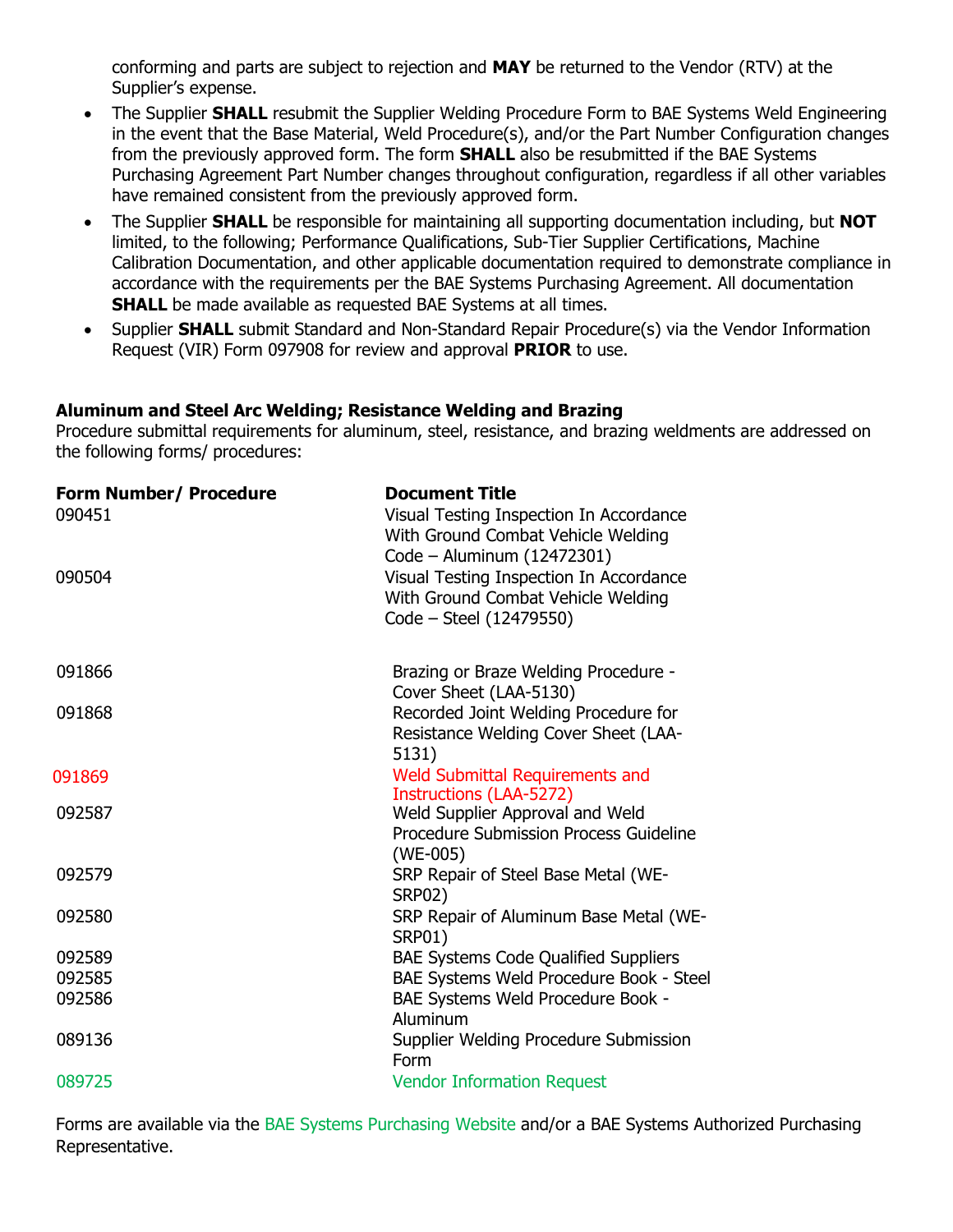Ground Combat Vehicle Welding Code – Aluminum (12472301) replaced the following specifications (reference page 4, Table P.1):

- MIL-STD-1946
- MIL-STD-372
- MIL-W-45205
- MIL-W-45206

Ground Combat Vehicle Welding Code - Steel (12479550) replaced the following specifications (reference page 4, Table P.1):

- MIL-STD-1261
- MIL-STD-1941
- MIL-STD-1185
- MIL-W-46086

## **007B Welding- Combat Vehicles: Additional Weld Requirements**

The Supplier **SHALL** reference the applicable code designated on the BAE Systems Purchase Order and Contract Quality Requirements and its entirety. The Supplier **SHALL** be responsible for reviewing **AND** adhering to the **ALL** requirements listed in the designated Weld Code.

## **Aluminum:**

In addition to the requirements specified in CDR007, additional Aluminum Weld Requirements, the following requirements do **NOT** encompass **ALL** changes implemented within the specified Weld Code:

- Weld Procedure Qualifications: the requirements for utilizing Multiple Welding Processes within a single procedure has updated
- Operator Qualifications: the requirements for the Number of Electrodes an Operator is qualified to utilize has updated

## **Steel:**

In addition to the requirements specified in CDR007, additional Steel Weld Requirements, the following requirements do **NOT** encompass **ALL** changes implemented within the specified Weld Code:

- Weld Procedure Qualifications: the requirements for Preheat/Interpass Temperature, Travel Speed, Heat Input, and Charpy V Notch (CVN) Testing have updated
- Non-Destructive Testing (NDT): Following welding, for all high strength steels and armor grade steels greater than 0.25" (6mm) in thickness, the final NDT examination for acceptance shall be conducted no less than 48 hours after the final weld has cooled to ambient temperature. Preliminary NDT examinations are advisable to avoid production related delays by identifying defects not related to delayed hydrogen cracking. These defects can be addressed before the 48 hour hold is complete, restarting the 48 hour period. Defects identified and addressed following the first 48 hour hold shall be subject to an additional 48 hour hold. Alternative strategies to mitigate delayed hydrogen cracking must be supported by data and shall be submitted to the procuring activity for review for acceptability prior to amending the length of this hold time.
- Procedure Transfers: It is allowable to transfer qualified and approved welding procedure(s) between an entity and its sub-entities, for all classes of welds. The receiving transferee (Supplier and/or Fabricator) **SHALL** create an initial validation test plate using the WPS parameters to qualify for welding with the WPS in accordance with the applicable Weld Code.
	- o The sub-entity **SHALL** submit the BAE Systems Validation Test Plate Data Sheet and document the applicable information as required. Failure to provide the necessary information **SHALL** result in the ineligibility to utilize the entity's Weld Procedure(s).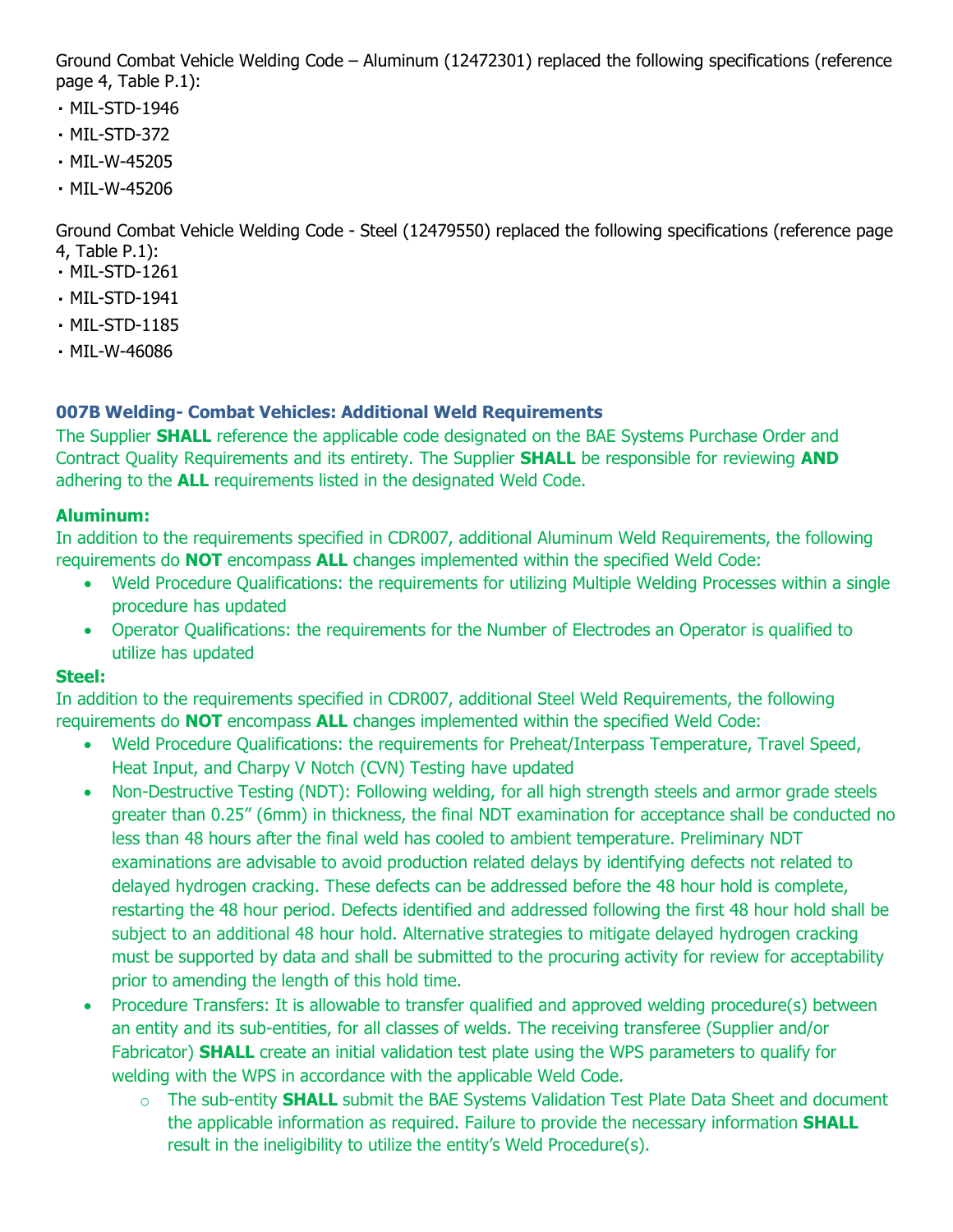- $\circ$  A re-Validation Test **MAY** be required to demonstrate that the sub-entity is capable of adhering to the requirements specified in accordance with the Weld Procedure in question, as a result of the following events:
	- Non-conformance(s) identified during a Weld Process Audit conducted by BAE Systems' Supplier Quality Team
	- Non-conforming welded part(s) received by BAE Systems

#### **008 Welding-Weapon Systems**

- Prior to the Supplier's start of fabrication (or repair to raw material, casting, forgings, etc.), the Supplier shall submit procedure(s) and supporting qualification test data in accordance with the applicable specifications (including weld personnel certifications) and form 091721 to the BAE Systems Authorized Purchasing Representative
- Supplying product to BAE Systems without an approved Welding Procedure Specifications (WPS) is cause for rejection
- The WPS shall include the Procedure Qualification Record (PQR) for the process when applicable
- The Supplier is responsible for the performance and maintenance of all supporting documentation required to demonstrate compliance with the Purchasing Agreement requirements
- Changes/revisions to previously approved weld procedures must be submitted for re-approval

#### **016 Plating**

The supplier shall provide written certification that the plating was performed in accordance with all Purchasing Agreement, drawing, and Purchasing Agreement specification requirements prior to or with shipment of the product. The facility actually performing the plating shall prepare the certification. When baking for hydrogen embrittlement relief is required, the certification shall define the required bake time and bake temperature. The actual bake temperature and bake time the items were baked must be listed as well in accordance with the latest revision level of the specification.

The Certification **MUST** include as a minimum:

- Part number
- Purchasing Agreement number
- Plating process specification used
- Baking temperature
- Baking time
- A statement that the baking operation was started within 3 hours of plating completion
- Complete lot traceability to all certifications related to the BAE Systems Purchasing Agreement
- Printed name, signature, and title of Supplier's representative
- Report date

The certification/data shall be submitted and approved prior to shipment of the item in accordance with the Data Submission Instructions located in the Supplier Quality Assurance Manual (SQAM) paragraph 8.12 for this item.

#### **The following requirements apply when zinc plating per ASTM B633 is specified:**

When embrittlement relief pretreatments and/or post treatments are required and unless otherwise specified on the component, drawing the following requirements shall apply: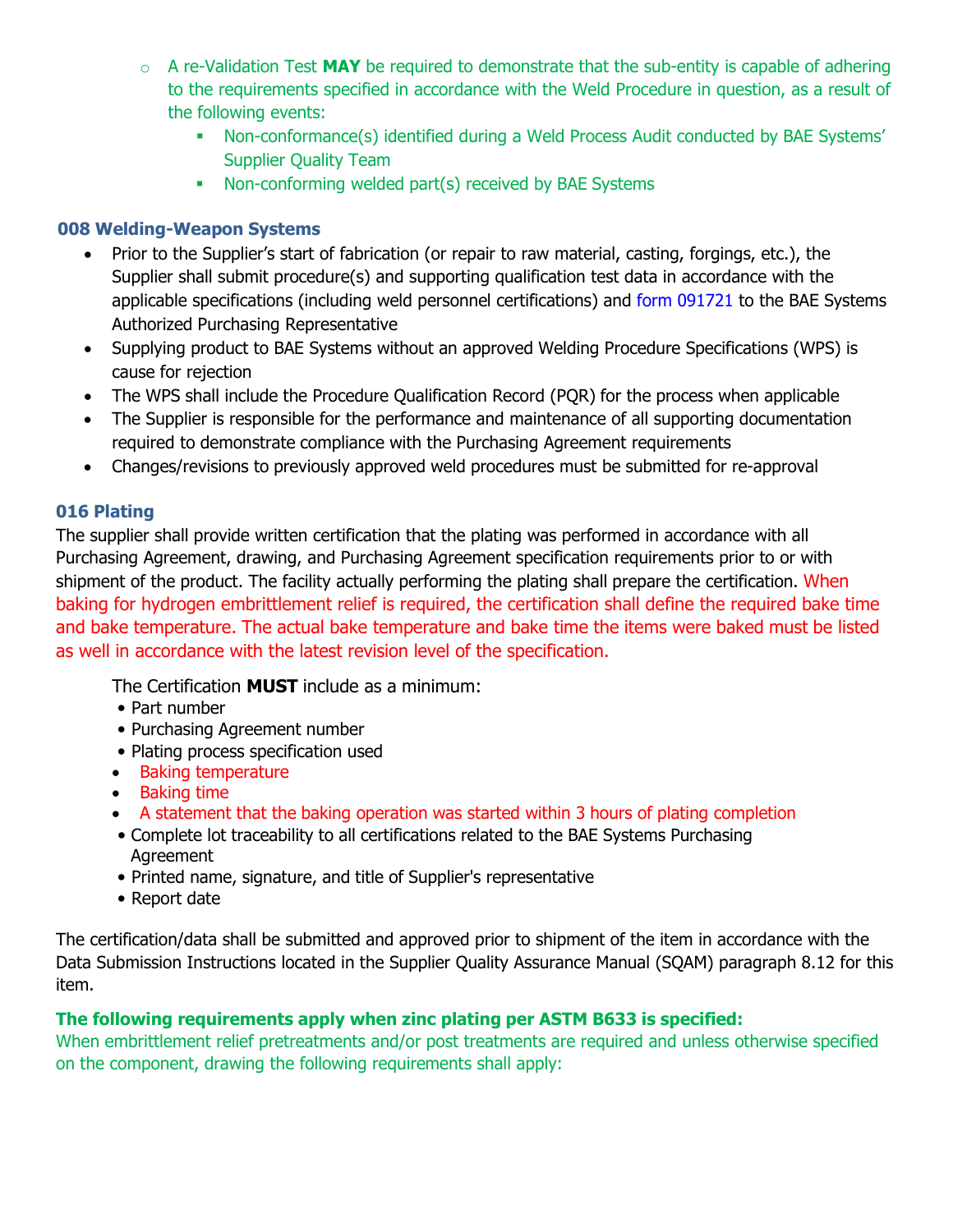- A) Pretreatment on steel parts with a tensile strength 1000 MPa (31 HRC) or greater that have been machined, ground, cold-formed, or cold-straightened subsequent to heat treatment. Bake times and temperatures shall be in accordance with Table 1 of ASTM B849.
- B) Post coating treatments for the purpose of reducing the risk of hydrogen embrittlement in accordance with ASTM B850 on iron or steel parts having a tensile strength ≥1000 MPa (with corresponding hardness values 303 HB, or 31 HRC) and surface-hardened parts unless otherwise specified. Bake times and temperatures shall be in accordance with Table 1 of ASTM B850.
- C) The certification shall also include:
	- Baking temperature; Requirement and Actual
	- Baking time; Requirement and Actual
	- A statement that the baking operation was started within 3 hours of plating completion

### **023 Age Control**

Age-sensitive items include, but are not limited to, paint, adhesives, and rubber products. The following requirements apply to all items with this requirement:

- Age-sensitive items shall be delivered as directed by the requirement assigned below.
	- a) With a minimum of 50% of the shelf life remaining
	- b) With a minimum of 75% of the shelf life remaining.
	- c) With a minimum of 85% of the shelf life remaining.
	- d) Other as directed by contract.
- All age-sensitive items and their respective shipping containers shall be permanently marked with the cure/manufacture and expiration dates in addition to any other required markings
- For parts delivered on a spool or reel, the marking must be applied to a visible location on the outside of the spool or reel
- The cure/manufacture and expiration dates shall be in either Quarter/Year format (for product with a shelf life in excess of three (3) years) or Month/Year format (for product with a shelf life of three (3) years or less). The method of marking and the marking height shall be in the manufacturer's format, however the marking shall not affect the part's form, fit, or function

Example: CURE 4Q/2010

EXP 4Q/2016

- In addition to the requirements of SQAM paragraph 8.5, When a Certificate of Conformance for age sensitive items is required it shall include:
	- a) Lot traceability by run, batch, lot, or date of manufacture
	- b) Shelf life expiration date (as required by specification)
	- c) Storage conditions to achieve shelf life, if not stated on the material package

## **026A Quality System Requirements**

The Supplier shall maintain on file, and provide to BAE Systems upon request, objective quality evidence demonstrating Registration/Certification by an approved Registrar to ISO 9001, AS 9100, TS 16949, ISO/IEC 17025 or other recognized Quality System Standard. When the Registration/Certification Certificate is requested by BAE Systems, the documentation shall be provided in a commonly readable electronic format and shall be provided to BAE Systems in accordance with the Data Submission Instructions (located in the SQAM) paragraph 8.12 or uploaded to HICX.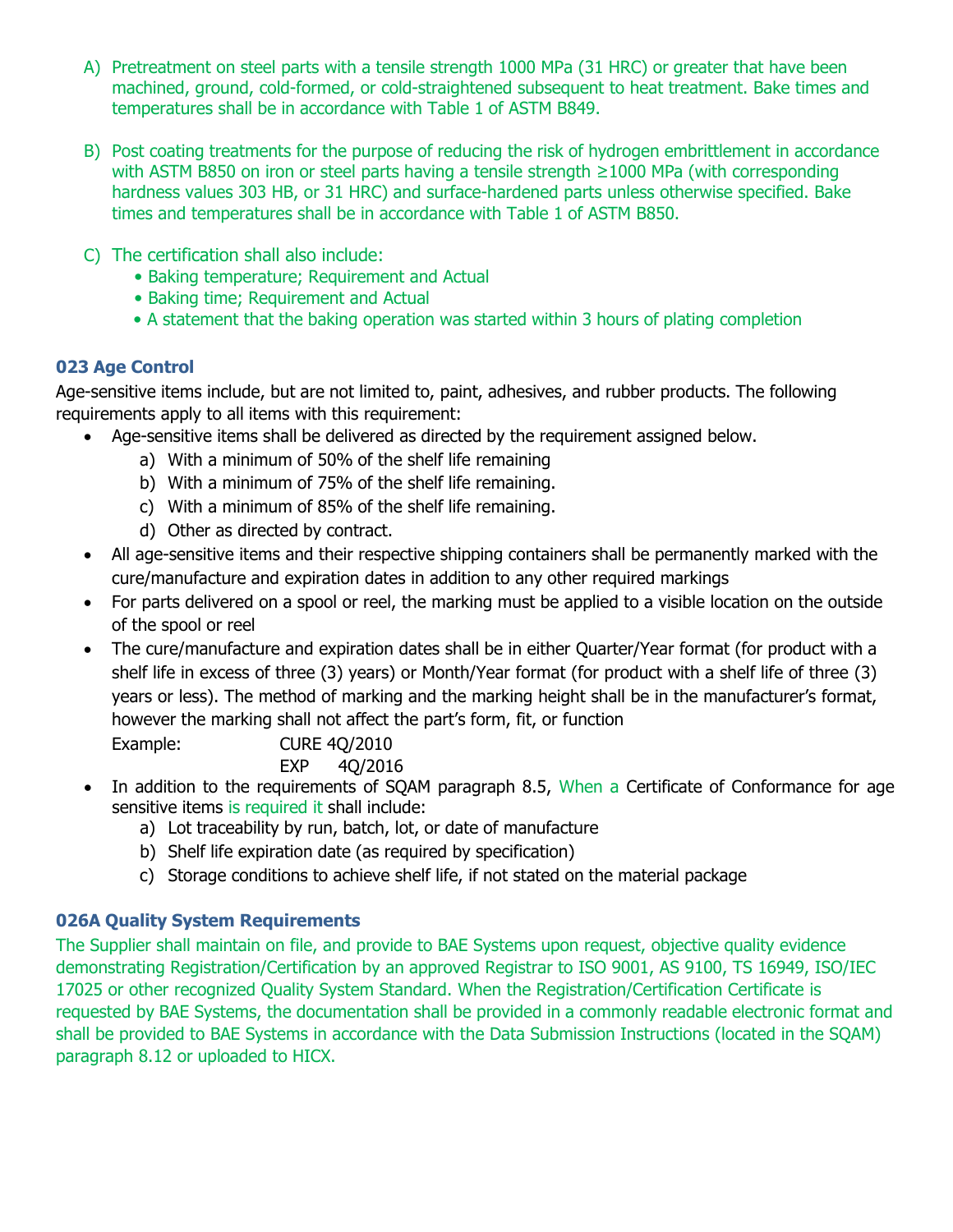#### **030C NADCAP Approved Special Processes**

All special processes identified herein and utilized on a BAE Systems purchase order/subcontract require certification by NADCAP. NADCAP Certification will be required for heat treating, painting/coating (non-CARC) and plating. These Special Process requirements identified herein shall be flowed down to all sub-tier suppliers as applicable. The supplier shall provide a current Certificate of Conformance (C of C) certifying compliance for the special process identified and performed as required by the TDP. All Special Process suppliers or their sub-tier suppliers utilized on the purchase order/subcontract shall have a current accreditation by NADCAP. The Certificate of Compliance shall define and document each process used in satisfying the TDP/Subcontract requirements and the date of the last audit. Special processes will be as defined in our SQAM, AS9100 and by NADCAP. All costs associated with NADCAP accreditation shall be borne by the Special Processor. The NADCAP Certificate shall be provided to BAE Systems in accordance with the Data Submission Instructions (located in the SQAM) paragraph 8.12 oruploaded to HICX when requested.

### **034 Ballistic Requirements - Metal and Composite Materials**

FIRING RECORDS (Plate and Composite):

The Supplier shall provide a copy of the:

- Physical and Chemical Test Reports
	- a. For non-armor options allowed per the print, the supplier shall submit the physical and chemical test reports for the optional material used. BAE Systems shall be notified of the use of the optional material during documentation submittal.

Government Ballistic Test Certification, including firing number for each heat/lot of ballistic material. Results shall submitted and approved prior to shipment of the item in accordance with the Data Submission Instructions located in the Supplier Quality Assurance Manual (SQAM) paragraph 8.12 for this item.

• FIRING RECORDS (CASTING):

For armor castings and extrusions, the Supplier shall maintain a listing of Government approved firing numbers for all material recipes supplied to BAE Systems. Results shall be submitted and approved prior to shipment of the item in accordance with the Data Submission Instructions located in the Supplier Quality Assurance Manual (SQAM) paragraph 8.12 for this item.

- FIRING RECORDS (FORGINGS):
	- Aluminum Armor Forgings require ballistic test for each lot, including longitudinal and transverse tensile tests per MIL-DLT-45225 and the material certificate of analysis.
	- Ferrous Armor Forgings require ballistic test for each lot, including results for all testing specified in the ballistic test specification and the material certificate of analysis.

Results shall be submitted and approved prior to shipment of the item in accordance with the Data Submission Instructions located in the Supplier Quality Assurance Manual (SQAM) paragraph 8.12 for this item.

## MACHINING ALLOWANCES FOR ARMOR PLATE

In general, mill certifications and ballistic test certifications are required to be provided at the thickness designated on a drawing's material note. In instances where there is no requirement for the thickness of armor material designated in the material note, the following requirements shall apply –

- If the thickness of the armor material is not specified on the material note, thicker material may be procured and machined to final size with the following limitations.
	- $\circ$  MIL-DTL-46027 allowable to machine 25% from the original thickness to meet requirement.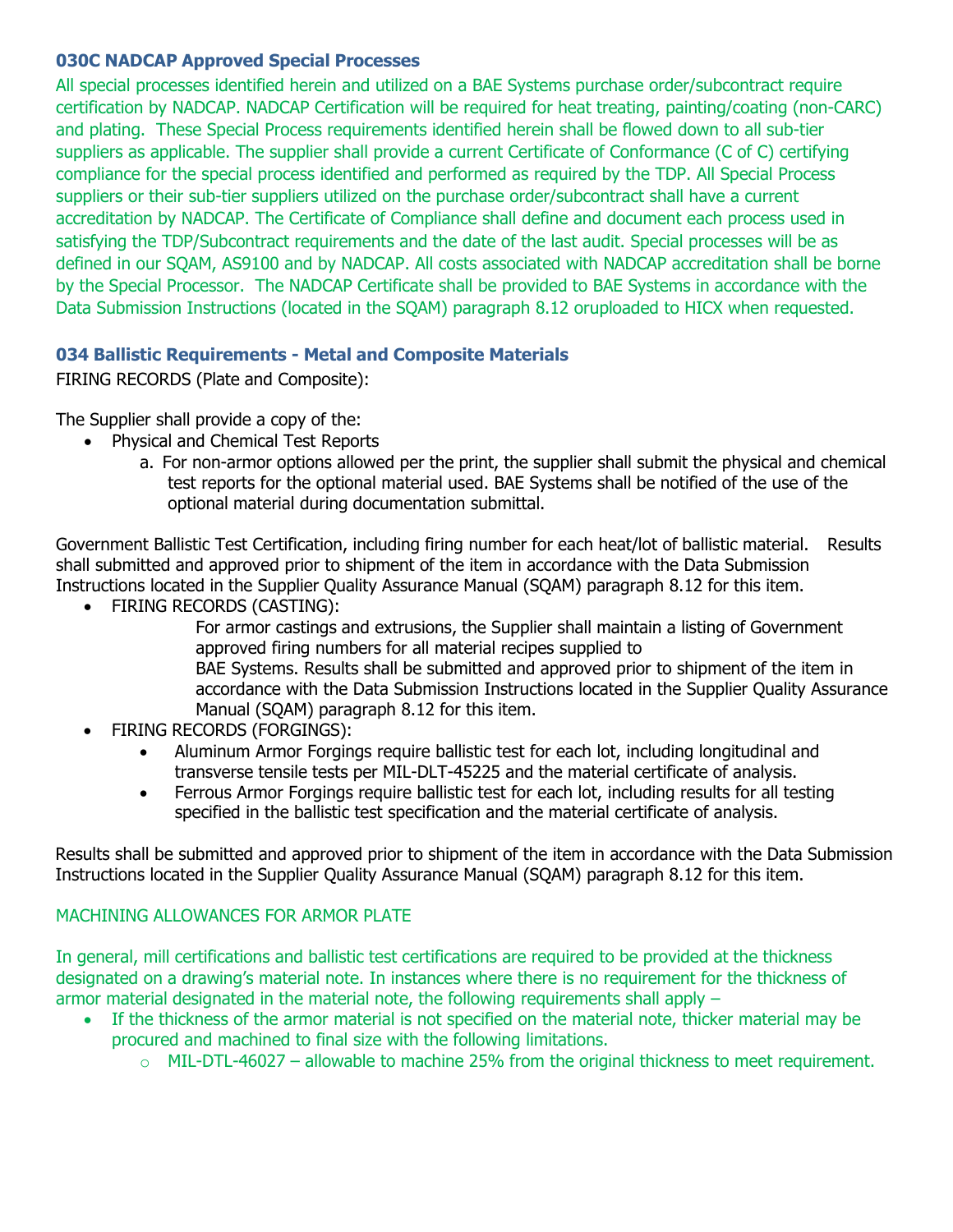- $\circ$  MIL-DTL-32375 (Class 1, All Grades) allowable to machine 10% from the original thickness to meet requirement.
- $\circ$  MIL-DTL-12560 (Class 1) allowable to machine within the applicable hardness ranges specified in Table 1 in this section.
- $\circ$  MIL-DTL-12560 (Class 2 & 4) allowable to machine 25% from original thickness to meet requirement.
- $\circ$  MIL-DTL-46100 allowable to machine 25% from original thickness requirement.
- When assessing machining allowances per the above requirements, measurements shall be taken from nominal ordered thickness to the nominal measurement at the thickest section of the component as designated on the drawing.
- Exceptions outside of the allowances in this document must be reviewed and approved by BAE Systems engineering and requires the submission of a VIR.

Per previous, these allowances for machining of armor product from thicker procured plates is only applicable when a material thickness is not designated in the material note. Note that Class 3 MIL-DTL-12560 armor is not allowable for use in the fabrication of vehicle product and is typically used for other test and evaluation purposes. As a result, machining allowances for this material require submission of a VIR if procured in a thickness other than that requested in the PO.

| Armor Class (MIL-DTL-12560) | <b>Allowable Machining Ranges</b> |
|-----------------------------|-----------------------------------|
|                             | .098 - .249 incl.                 |
|                             | .250 - .624 incl.                 |
|                             | $.625 - 1.125$ incl.              |
|                             | $1.126 - 1.999$ incl.             |
|                             | $2.000 - 3.999$ incl.             |
|                             | $\overline{4.000} - 6.000$ incl.  |
|                             | 25% original thickness            |
|                             | 25% original thickness            |

Table 1. Machining Allowances for MIL-DTL-12560 Wrought Armor Plate.

#### MATERIAL REDUCTION OF ARMOR PLATE (STEEL & ALUMINUM)

During the handling and fabrication of armor plates, occasionally small material defects – such as mechanical gouges and scratches – accumulate on the plate surface. In general, surface imperfections that do not affect the functionality of the material or its fitness for fabrication are acceptable and do not need to be repaired. These requirements are outlined in Paragraph 3.11 (MIL-DTL-46027), Paragraph 3.9 & 3.10 (MIL-DTL-32375), and Paragraph 3.2.11 (MIL-DTL-46100 and MIL-DTL-12560).

Given that it is difficult for vendors to assess what surface imperfections may affect the functionality or serviceability of a plate in fabrication, vendors shall assess surface imperfections based on the following criteria –

- Identify indications of surface imperfections visually and determine base material type and thickness per applicable engineering drawing.
- Measure plate thickness at the indication site via ultrasound thickness gage, caliper, or other process approved by BAE Systems SQA representative.
	- $\circ$  Ultrasound thickness gage measurements shall be taken at the deepest area of the surface imperfection. In instances where an indication cannot be assessed in this manner, measurements shall be taken adjacent to the indication.
	- $\circ$  Measurements by caliper or mechanical measurement shall be taken at the plate edge nearest the indication. A depth gage shall then be used to measure the depth of the imperfection at its deepest point and subtracted from the as-measured thickness to determine final thickness in the area of the indication.
	- $\circ$  Imperfections may be deburred in order to allow effective measurement of the indication.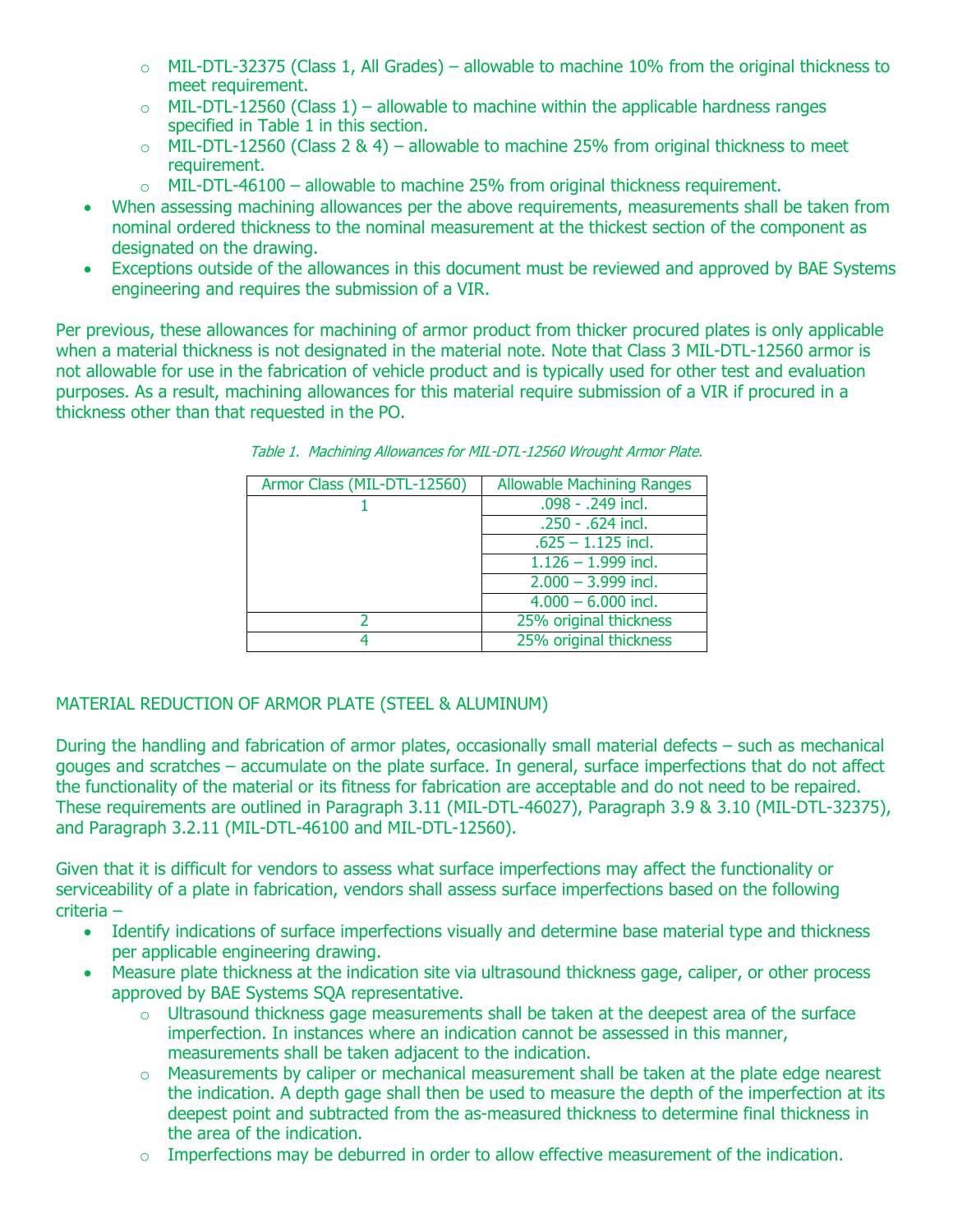• Compare the measured thickness of the plate to the minimum allowable material thickness per applicable specification. In instances where the thickness at the location of the indication is defined on the drawing, refer to the applicable drawing tolerances for the minimum allowable material thickness.

If material is found to meet or exceed the minimum thickness at the deepest point of the defect, it is acceptable as-is and no repair is needed. All surface imperfections deemed acceptable by this method shall be deburred to remove sharp edges. If the material is found to be thinner than the minimum allowable thickness at the deepest point of the defect, the material is non-conforming to specification and shall be rejected. Alternatively, vendors with defective indications may submit a VIR to authorize a repair or use as-is.

|  |  |  |  | Table 2. Thickness Tolerances for MIL-DTL-46027. |
|--|--|--|--|--------------------------------------------------|
|--|--|--|--|--------------------------------------------------|

| <b>Ordered Thickness</b><br>(Inches) |       | <b>Allowable Material</b><br><b>Reduction from</b><br><b>Specified Thickness</b><br>(Inches) |
|--------------------------------------|-------|----------------------------------------------------------------------------------------------|
| Over                                 | Thru  | <b>Minus Tolerance</b>                                                                       |
| .250                                 | .315  | .018                                                                                         |
| .315                                 | .394  | .023                                                                                         |
| .394                                 | .630  | .032                                                                                         |
| .630                                 | .984  | .043                                                                                         |
| .984                                 | 1.575 | .055                                                                                         |
| 1.575                                | 2.362 | .070                                                                                         |
| 2.362                                | 3.000 | .100                                                                                         |

Table 3. Thickness Tolerances for MIL-DTL-32375.

| <b>Ordered Thickness</b><br>(Inches) |             | <b>Allowable Material</b><br><b>Reduction from</b><br><b>Specified Thickness</b><br>(Inches) |
|--------------------------------------|-------------|----------------------------------------------------------------------------------------------|
| Over                                 | <b>Thru</b> | Tolerances $(\pm)$                                                                           |
| .500                                 | 1.000       | .043                                                                                         |
| 1.001                                | 1.575       | .055                                                                                         |
| 1.576                                | 2.362       | .070                                                                                         |
| 2.363                                | 3.000       | .100                                                                                         |

Table 4. Thickness Tolerances for MIL-DTL-12560.

| <b>Ordered Thickness</b><br>(Inches) |      | <b>Allowable Material</b><br><b>Reduction from</b><br><b>Specified Thickness</b><br>(Inches) |
|--------------------------------------|------|----------------------------------------------------------------------------------------------|
| Over                                 | Thru | Tolerances $(\pm)$                                                                           |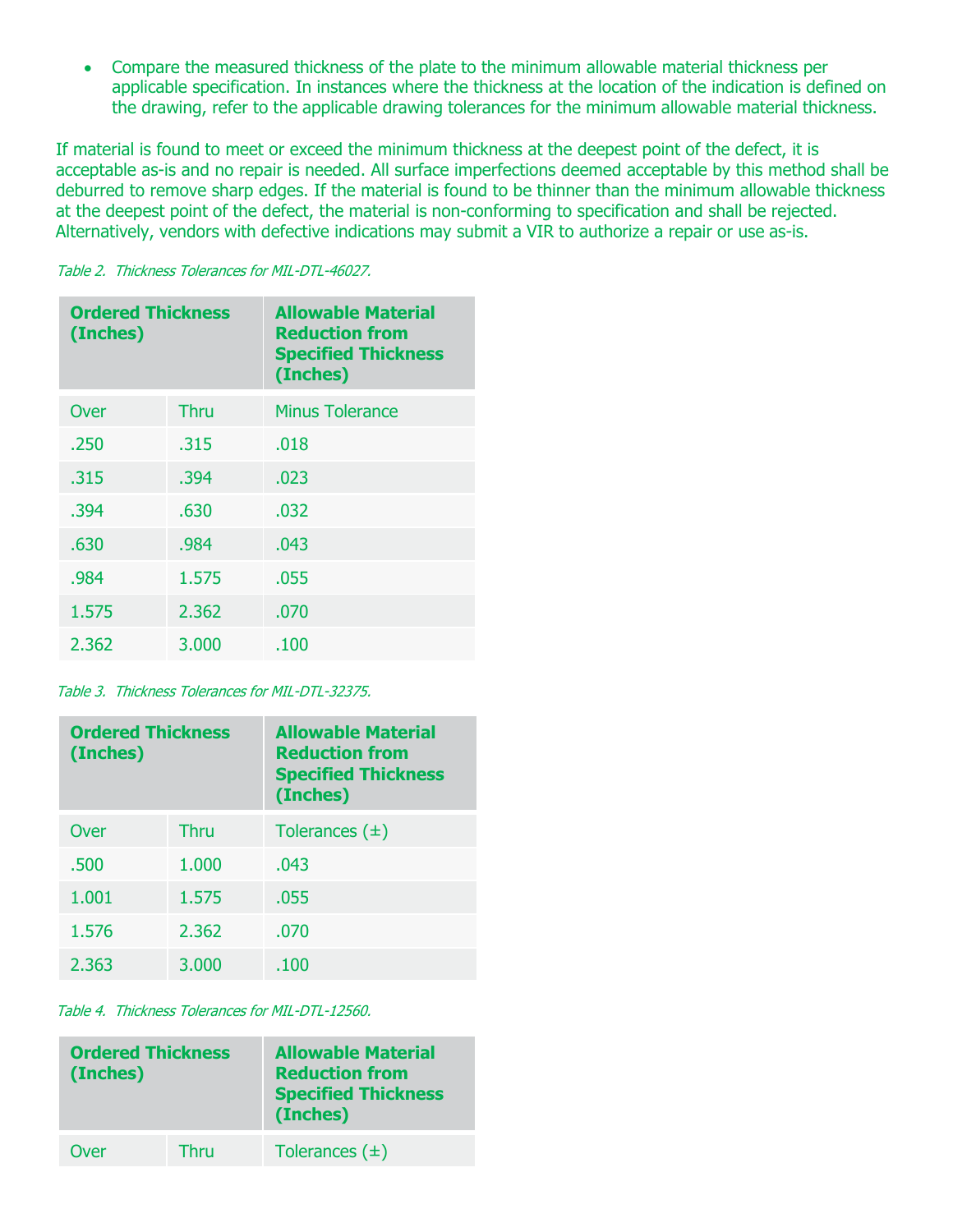| .2500  | .3749  | .022 |
|--------|--------|------|
| .3750  | .6249  | .025 |
| .6250  | .9990  | .030 |
| 1.0000 | 1.4990 | .035 |
| 1.5000 | 1.9990 | .045 |
| 2.000  | 2.9990 | .065 |
| 3.000  | 3.9990 | .070 |

Table 5. Thickness Tolerances for MIL-DTL-46100.

| <b>Ordered Thickness</b><br>(Inches) | <b>Allowable Material</b><br><b>Reduction from</b><br><b>Specified Thickness</b><br>(Inches) |
|--------------------------------------|----------------------------------------------------------------------------------------------|
| <b>Specified Thickness</b>           | Tolerances $(\pm)$                                                                           |
| .1250-.3125                          | .019                                                                                         |
| .313 - .750                          | .023                                                                                         |
| .751-1.000                           | .026                                                                                         |
| 1.001-1.1875                         | .031                                                                                         |
| 1.188-1.4375                         | .036                                                                                         |
| 1.438-1.5625                         | .039                                                                                         |
| 1.563-1.750                          | .043                                                                                         |
| 1.751-2.000                          | .048                                                                                         |

## THERMAL CUTTING OF STEEL ARMOR PLATE:

Shall meet the following requirements:

• Parts produced by thermal cutting of plate material shall be subject to process qualification. Submission of parts which are thermally cut, shall meet the following requirements:

## APPLICABILITY:

- Thermal cutting processes include any methods, which rely on, or result in, the generation of temperatures in excess of 1,300 °F at the point of cutting. These processes include (but are not limited to) laser, plasma, and the family of oxy-fuel cutting processes. These processes do not include abrasive cutting methods such as waterjet, abrasive disk or saw, and machining. Products that are first cut by thermal process (such as plasma) and then finished to final dimension by abrasive method (such as machining or grinding) are not subject to the qualification requirements for thermal cutting processes.
- MIL-DTL-46100 materials, all tempers.
- MIL-DTL-12560 materials, Class 1, Class 2, Class 4a, and Class 4b. Qualification for cutting of Class 1, Class 4a, or Class 4b material shall be applicable to cutting of Class 2 material. Class 3 armor is not intended for use in vehicle applications and is exempt from the requirements of this section.
- MIL-DTL-32332 materials, all tempers.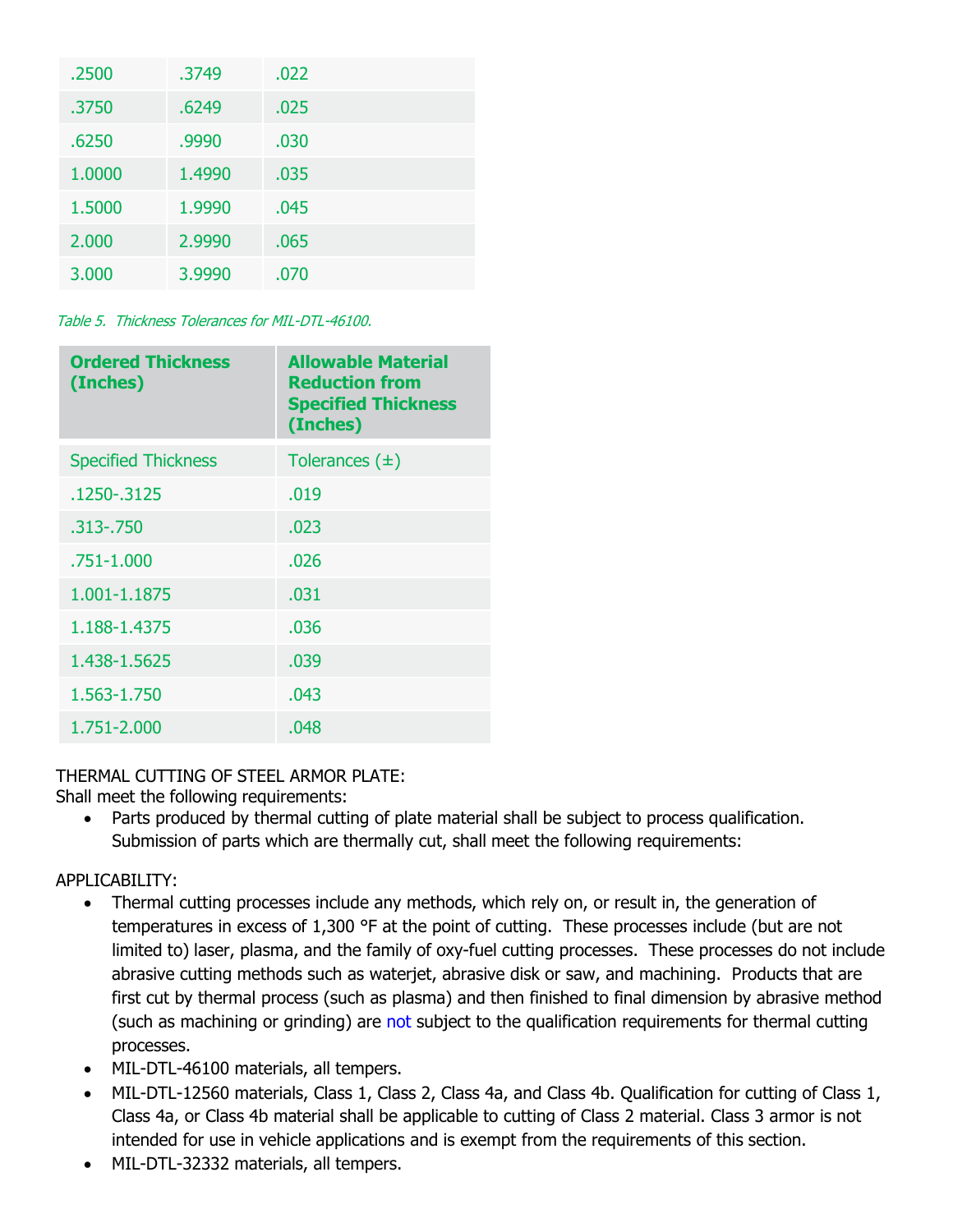• MIL-A-11356 materials, all tempers.

PROCEDURE:

- Supplier shall have a written and controlled Procedure for cutting steel armor. Documentation of the Procedure shall be made available to BAE Systems on request.
- Initial Procedure Qualification Test: The supplier shall produce a production quality sample in order to verify that the Procedure is capable of achieving edge quality in accordance with the applicable material specification. Documentation for this test shall be submitted to BAE Systems representatives for acceptance prior to working on productions parts. The required tests for initial procedure qualification are as follows:
	- $\circ$  Sample coupons shall be cut with process to be qualified. Coupons may be on a production part, a sample attached to a production lot, or an independent sample.
	- $\circ$  Visual inspection, no indications of cracking along cut plate edges is acceptable.
	- o Non-destructive testing (NDT) per ASTM E1417 or ASTM E1444 or equivalent. Acceptance criteria in accordance with the applicable material standard.
	- $\circ$  Heat affected zone hardness (HAZ) to be determined by hardness indentation at the mid-length of the cut edge. 5 measurements shall be taken, equally spaced, from the cut edge to a distance of 1.2T or .625 inches (whichever is less).
- Procedure Documentation: Once the Supplier has completed the evaluations outlined by the Initial Procedure Qualification Test, documentation of the test results shall be submitted to BAE Systems for final review and approval. This report shall contain form 089475 and the following information at minimum:
	- o Material documentation: Includes material standard, temper, heat or lot number, and material thickness tested.
	- $\circ$  Process documentation: Includes process type (e.g. plasma, laser, oxy-fuel), method of cutting (manual or automatic), and environment (e.g. ambient condition, water immersion, controlled non-reactive environment).
	- $\circ$  Major Processing Parameters: Includes the primary processing parameters affecting the quality of the cut edge. Some examples are shown below but should not be considered an exhaustive list.
		- Laser: Beam source, cutting power, travel speed, primary shielding gas, travel speed, minimum pre-heat & post-heat (if applicable).
		- Plasma: Electrode type, voltage, primary cutting gas, travel speed, minimum pre-heat & post-heat (if applicable).
		- Oxy-Fuel: Cutting gas, gas pressure, travel speed, minimum pre-heat & post-heat (if applicable).
	- $\circ$  Secondary Processing: In some cases, suppliers may elect to use secondary tempering, grinding, or machining processes to ensure the quality of the cut edge and decrease the propensity for cracking. In these cases, suppliers are not required to submit their secondary processing as part of the qualification for their thermal cutting procedure. This information may include time and temperature of tempering, or method of material removal (grinding or machining) and amount of material removed from the cut edge.
	- $\circ$  Documentation shall be provided with the results of visual inspection and NDT in accordance with the Initial Qualification Test. Supplemental documentation may be attached to support NDT results.
	- $\circ$  Documentation shall be provided with the results of the Initial Qualification Test. Supplemental documentation may be attached to support the results of NDT and hardness testing.
	- $\circ$  Date, printed name and electronic or hard copy signature shall be included to confirm the validity of the test results from the contracted vendor's authorizing authority. In instances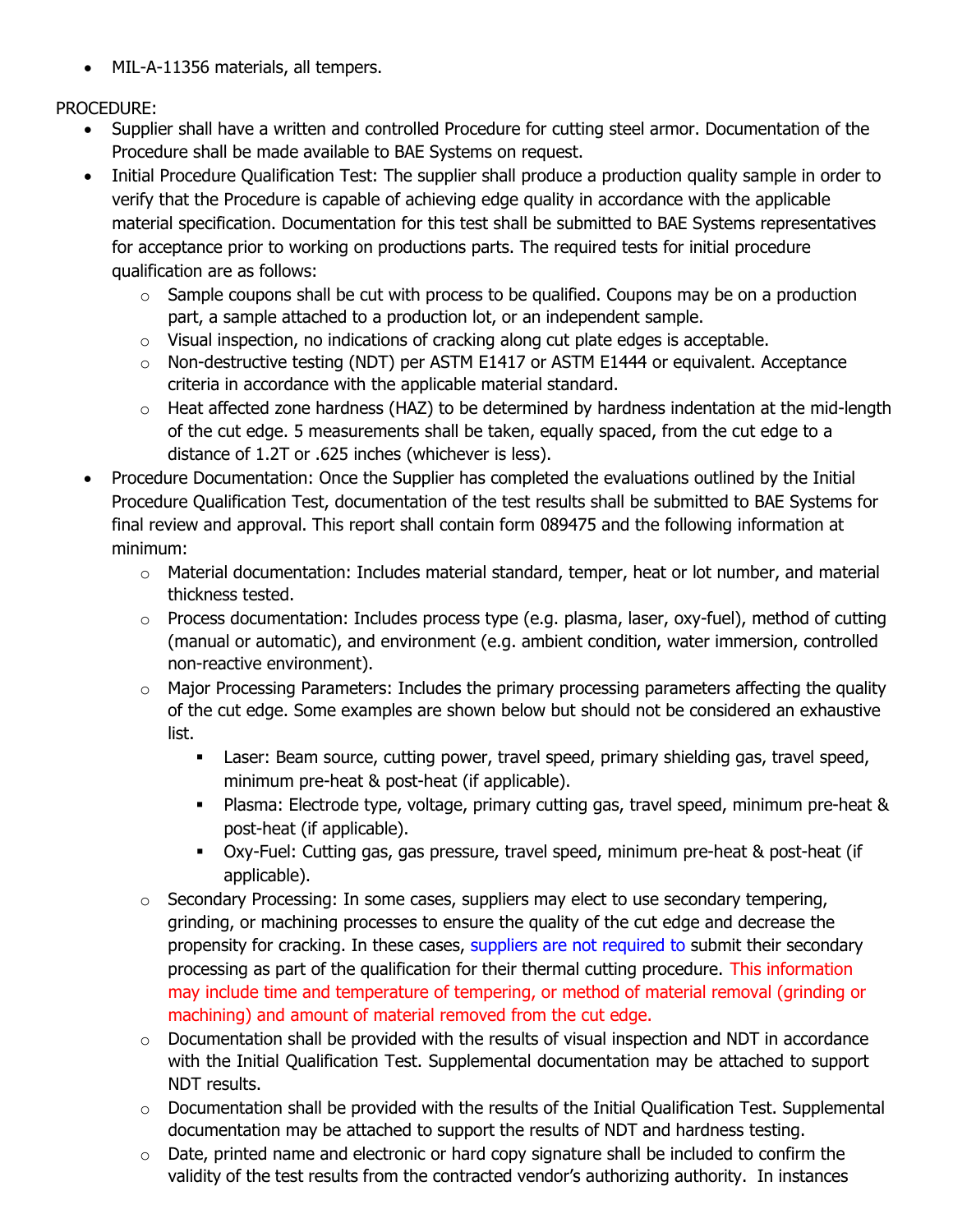where a vendor sub-contracts work to a secondary shop, the authorizing signature shall be provided by the primary vendor. In these cases, the primary vendor will be responsible for maintaining the qualification records and is accountable for products contracted to them, but processed by that secondary shop.

PROCEDURE APPROVAL & PERIOD OF QUALIFICATION:

- Supplier shall have the Procedure Qualification for Thermal Cutting of Steel Armor Form number 089475 completed and approved by BAE Systems Materials Engineering prior to shipment of product. This should include all provisions of the Procedure Documentation listed.
- The form shall be submitted per Data Submission instructions (located in the SOAM) paragraph 8.12 for this part.
- After final approval, period of qualification shall be indefinite unless there is reason to believe that the Qualified Procedure is no longer capable of meeting the edge quality requirements of the applicable material specification.
- Rejection of a submitted Procedure Documentation for qualification, or revocation of an existing qualification, shall be followed by corrective action for requalification by BAE Systems.

## EFFECTIVITY OF QUALIFICATION:

- A qualified procedure is applicable to the following ranges. For a given tested material thickness, that process qualification shall be sufficient for the same process used on materials applicable to the qualification test.
	- $\circ$  .380 < T
	- o .380 ≤ T < .625
	- o .625 ≤ T < 1.000
	- o T ≥ 1.000
	- $\circ$  Example: Vendor A qualifies a laser cutting process, using a CO<sub>2</sub> beam source at 4,500 Watts, at 100 IPM on .500 on Class 1 MIL-DTL-46100 material. That qualification is sufficient to cover MIL-DTL-46100 Class 1 materials, to a minimum thickness including .380 and a maximum thickness excluding .625.
- Procedures qualified prior to Rev 09 shall remain in effect under the provisions of this release unless there is reason to believe that the Qualified Procedure is no longer capable of meeting the edge quality requirements of the applicable material specification.

PROCESS INSPECTION:

- Only qualified inspection personnel shall conduct visual and NDT process inspections. Documentation of inspection personnel's qualification shall be kept and provided to BAE Systems on request.
	- o Inspection personnel shall be certified per a written practice in accordance with ASTN SNT-TC-1A, AWS QC1, CSA W178.2, or comparable.
	- $\circ$  Alternatively, an engineer or technician who by training and experience in metals fabrication, inspection, and testing, is competent to perform the inspection of thermally processed material (welding, cutting, and/or heat treating) may be considered qualified inspection personnel for the purposes of this process inspection.
- Process inspection shall consist of the following:
	- o Visual inspection to be performed by qualified personnel, conducted in accordance with the supplier's procedure. Inspection frequency shall be 100%.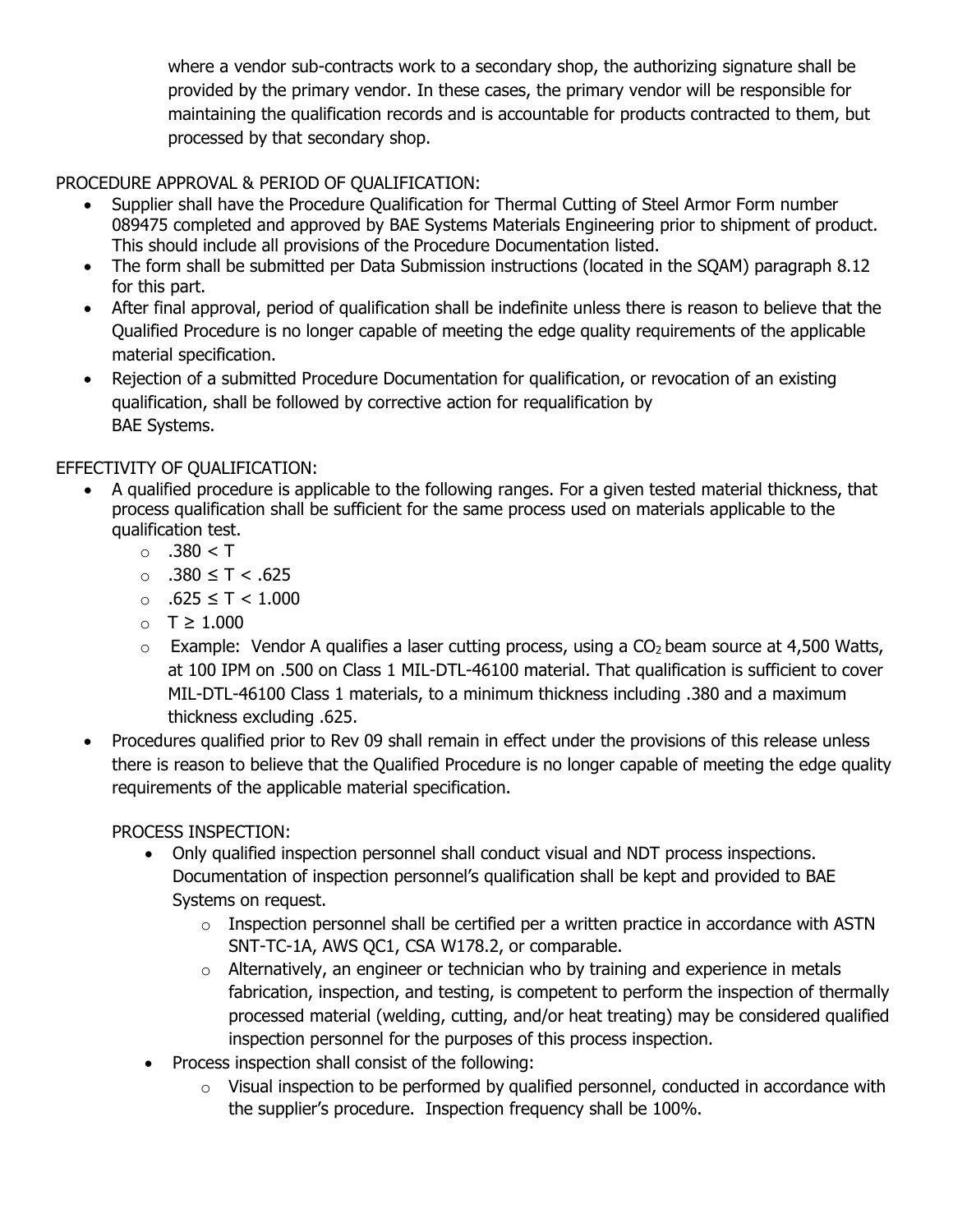$\circ$  Non-destructive testing (NDT) in accordance with ASTM E1417, ASTM E1444, or equivalent. Frequency shall be General Inspection level II, AQL 2.5%, spec ANSI/ASQ Z1.4. If rejectable indication is found, institute 100% inspection of subject lot.

DEFINITION:

Lot – Shall mean "inspection lot" or "inspection batch" of parts of the same material, the same thickness and processed continuously under one Procedure.

Example – Supplier A cuts 10 Part Numbers, with different quantities, all from the same thickness of high hardness armor. If they are processed (cut) in a constant continuous process, then the collection of parts can be inspected as one Lot.

### **057 PPAP-Level 2**

The Supplier shall complete a PPAP in accordance with Level 2 of the Production Part Approval Process (PPAP) manual and shall submit the following to BAE Systems for approval:

Design Record Engineering Change Documents (if applicable) Dimensional Results with ballooned drawing (all characteristics, including drawing notes, numbered) Photograph of the part marking Material, Performance Test Results Qualified Laboratory Documentation Appearance Approval Report (if applicable) Sample Product Part Submission Warrant (PSW)

All other requirements of the PPAP shall be completed, retained on file, and made available to BAE Systems upon request.

The Supplier shall not ship product to BAE Systems prior to receipt of a signed/approved PSW. Product shipped in advance of PPAP approval shall be subject to rejection and may be returned at the supplier's expense.

Process or product changes require PPAP resubmission. Notification to BAE Systems prior to changes is essential, as additional audits/reviews may be required prior to resubmission; such changes are to be communicated to your BAE Systems Procurement Representative via the Vendor Information Request Form (Form 089725, replaced 097908). Process or product changes are defined as changes in the processing of the product that couldaffect its ability to meet design, durability, and reliability requirements, including:

- Use of a process or material other than those which were previously approved,
- Production from new or modified tools (except perishable tools), dies, molds, patterns, etc., including additional or replacement tooling,
- Production following any refurbishment or rearrangement of existing tooling or equipment,
- Production from tooling and equipment transferred from another manufacturing site,
- Change of a supplier for parts or services (e.g. heat treating, plating, welding),
- Break in production or product produced after tooling has been inactive for 24 months or more,
- Any change in material, including not only raw material but also chemical compounds or processes (i.e. paints, adhesives, sealers, lubricants, plating, heat treat processes, etc.) which become part of the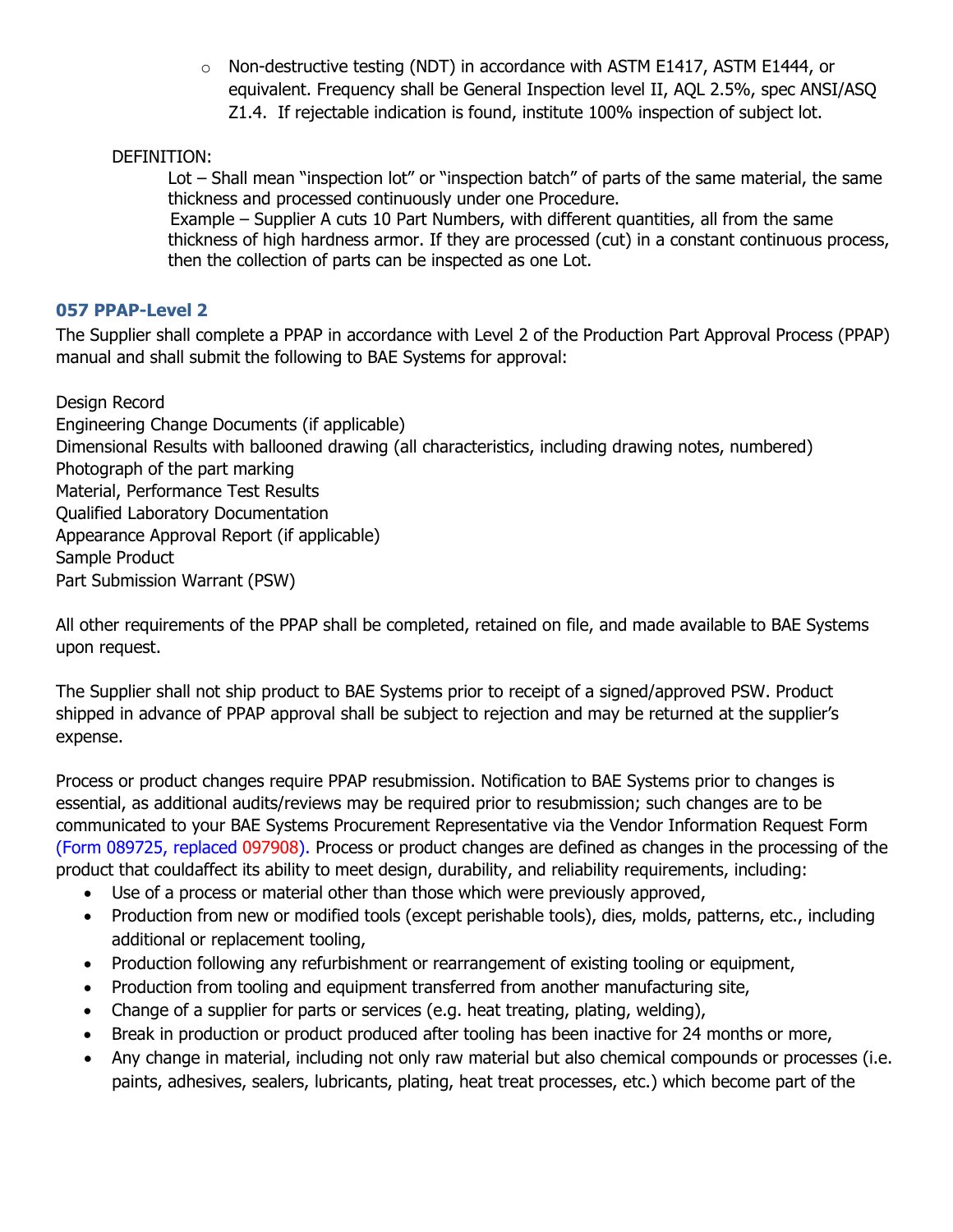finished product; this includes changing to an engineering approved alternative material or any change in the sequence of operations,

• Upon request of BAE Systems' Purchasing Representative.

The data shall be submitted and approved prior to shipment of the item in accordance with the Data Submission Instructions located in the Supplier Quality Assurance Manual (SQAM) paragraph 8.12 for this item.

#### **058 PPAP-Level 3**

The Supplier shall complete a PPAP in accordance with Level 3 of the Production Part Approval Process (PPAP) manual and shall submit the following to BAE Systems for approval:

Design Record Authorized Engineering Change Documents (if applicable) Customer Engineering Approval (if required) Design Failure Modes and Effects Analysis (DFMEA) Process Flow Diagrams Process Failure Modes and Effects Analysis (PFMEA) Control Plan Measurement System Analysis Studies Dimensional Results with ballooned drawing (all characteristics, including drawing notes, numbered) Photograph of the part marking Material, Performance Test Results Records of Material / Performance Test Results Initial Process Studies Qualified Laboratory Documentation Appearance Approval Report (AAR) if applicable Sample Production Parts Master Sample Checking Aids Customer Specific Requirements Part Submission Warrant (PSW)

All other requirements of the PPAP shall be completed, retained on file, and made available to BAE Systems upon request.

The Supplier shall not ship product to BAE Systems prior to receipt of a signed/approved PSW. Product shipped in advance of PPAP approval shall be subject to rejection and may be returned at the supplier's expense.

Process or product changes require PPAP resubmission. Notification to BAE Systems prior to changes is essential, as additional audits/reviews may be required prior to resubmission; such changes are to be communicated to your BAE Systems Procurement Representative via the Vendor Information Request Form (Form 089725, replaced 097908). Process or product changes are defined as changes in the processing of the product that couldaffect its ability to meet design, durability, and reliability requirements, including:

- Use of a process or material other than those which were previously approved,
- Production from new or modified tools (except perishable tools), dies, molds, patterns, etc., including additional or replacement tooling,
- Production following any refurbishment or rearrangement of existing tooling or equipment,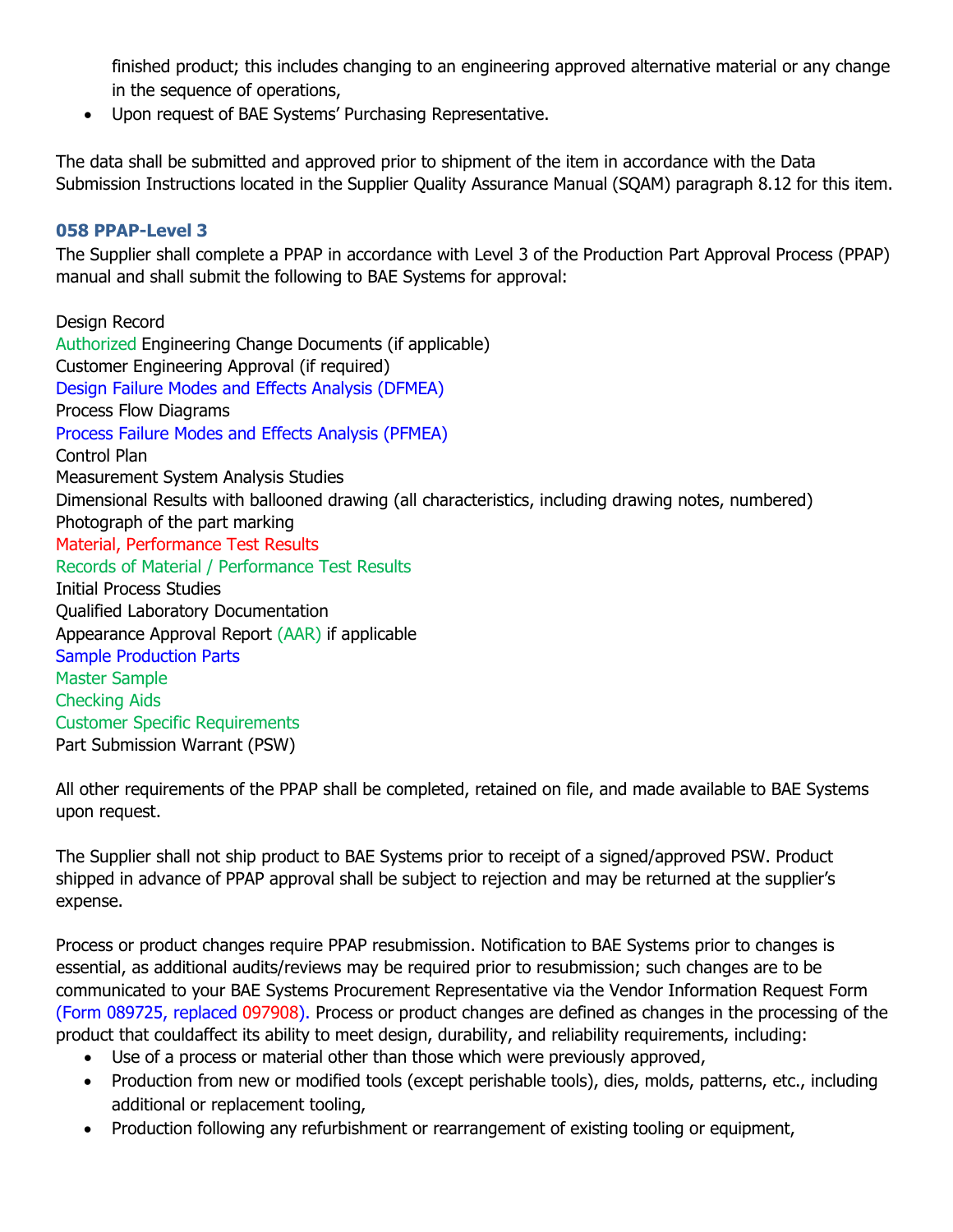- Production from tooling and equipment transferred from another manufacturing site,
- Change of a supplier for parts or services (e.g. heat treating, plating, welding),
- Break in production or product produced after tooling has been inactive for 24 months or more,
- Any change in material, including not only raw material but also chemical compounds or processes (i.e. paints, adhesives, sealers, lubricants, plating, heat treat processes, etc.) which become part of the finished product; this includes changing to an engineering approved alternative material or any change in the sequence of operations,
- Upon request of BAE Systems' Purchasing Representative.

The data shall be submitted and approved prior to shipment of the item in accordance with the Data Submission Instructions located in the Supplier Quality Assurance Manual (SQAM) paragraph 8.12 for this item.

## **059 PPAP-Level 4-Predefined Requirements**

The Supplier shall complete a PPAP in accordance with Level 4 of the Production Part Approval Process (PPAP) manual and shall submit the following to BAE Systems for approval:

- Design Record
- Authorized Engineering Change Documents (as applicable for Supplier Designed Product)
- Customer Engineering Approval (if required)
- Process Flow Diagrams
- Process Failure Modes and Effects Analysis (PFMEA)
- Control Plan
- Dimensional Results with ballooned drawing (all characteristics, including drawing notes, numbered)
- Photograph of the part marking
- Records of Material / Performance Test Results
- Initial Process Studies (for Critical/Safety/Significant Characteristics identified on the drawing)
- Qualified Laboratory Documentation
- Checking Aids (Picture of non-standard/special acceptance fixtures, e.g. holding fixture, not applicable to standard inspection equipment, i.e. calipers)
- Customer Specific Requirements
- Process Certifications / Material Performance Test Results
- Part Submission Warrant (PSW)

All other requirements of the PPAP are waived for this order and do not need to be completed.

The Supplier shall not ship product to BAE Systems prior to receipt of a signed/approved PSW. Product shipped in advance of PPAP approval shall be subject to rejection and may be returned at the supplier's expense.

Process or product changes require PPAP resubmission. Notification to BAE Systems prior to changes is essential, as additional audits/reviews may be required prior to resubmission; such changes are to be communicated to your BAE Systems Procurement Representative via the Vendor Information Request Form (Form 089725, replaced 097908). Process or product changes are defined as changes in the processing of the product that couldaffect its ability to meet design, durability, and reliability requirements, including:

- Use of a process or material other than those which were previously approved,
- Production from new or modified tools (except perishable tools), dies, molds, patterns, etc., including additional or replacement tooling,
- Production following any refurbishment or rearrangement of existing tooling or equipment,
- Production from tooling and equipment transferred from another manufacturing site,